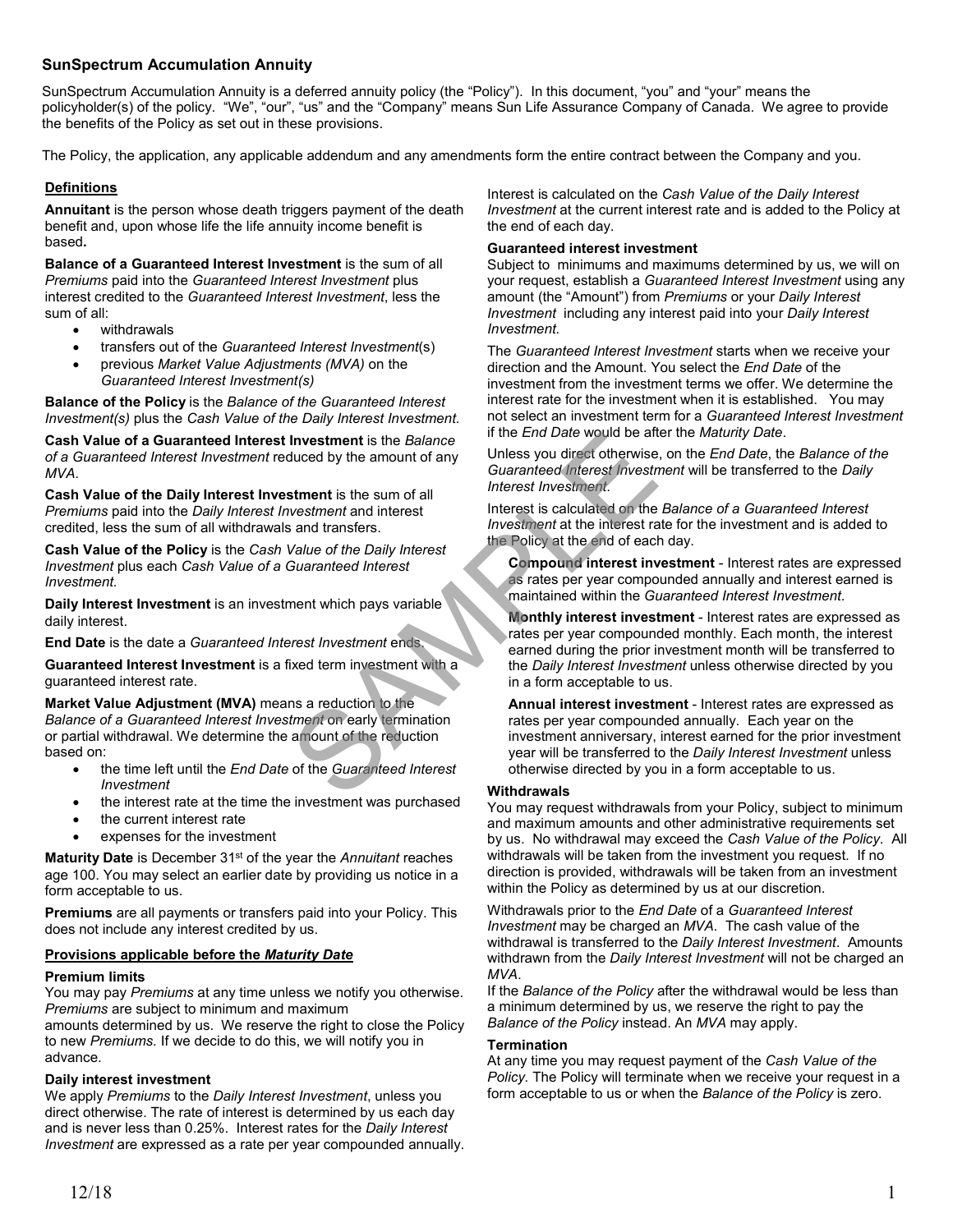# **Death benefit**

If the *Annuitant* dies before the *Maturity Date*, the Policy terminates and the *Balance of the Policy*, (less any applicable withholding tax) will be payable to your beneficiary(ies). If no beneficiary is designated or there is no surviving beneficiary(ies), the *Balance of the Policy* will be payable to you or your estate(s) (less any applicable withholding tax). We require proof of the claim and the right to receive the benefit in a form acceptable to us.

# **Provisions applicable on or after the** *Maturity Date*

## **Premiums**

You may not pay additional *Premiums* on or after the Maturity Date.

#### **Life annuity income benefit**

If the Policy is in force on the *Maturity Date* and you have not directed us otherwise in a form acceptable to us, the annuity payments as described below will begin. There will be no less than 120 monthly payments. Once the life annuity income benefit becomes payable, it cannot be altered, changed or cashed in.

This benefit is a monthly life annuity payable to you by us. Payments begin one month after the *Maturity Date* and continue as long as the *Annuitant* is alive.

If the *Annuitant* dies before 120 payments are made, the remainder of the 120 payments will be paid to the beneficiary as they become due. Alternatively the beneficiary may request that the present value of the remaining payments be paid in one sum unless you direct otherwise. (The present value will be calculated with the interest rate being used by us on the date of death for a new term certain annuity with the number of payments equal to those remaining at death.)

# **Amount of life annuity payment**

| due. Alternatively the beneficiary may request that the present<br>value of the remaining payments be paid in one sum unless you<br>direct otherwise. (The present value will be calculated with the<br>interest rate being used by us on the date of death for a new term<br>certain annuity with the number of payments equal to those<br>remaining at death.) |                                                        | <b>Notification</b><br>Any notices, requests, seled<br>Sun Life Assurance Compa<br>Waterloo, Ontario N2J 1R2.<br>to have been given on the d<br>your last known address in |
|------------------------------------------------------------------------------------------------------------------------------------------------------------------------------------------------------------------------------------------------------------------------------------------------------------------------------------------------------------------|--------------------------------------------------------|----------------------------------------------------------------------------------------------------------------------------------------------------------------------------|
| If the Annuitant dies after all the 120 payments have been made,<br>the annuity terminates with the last payment before death.                                                                                                                                                                                                                                   |                                                        | mail to you.                                                                                                                                                               |
| Amount of life annuity payment<br>The Cash Value of the Policy at the Maturity Date is used to<br>determine the amount of each life annuity payment. We apply the<br>greater of our regular annuity rates, for annuities being issued by us<br>on the Maturity Date or the following rates.                                                                      |                                                        | <b>Currency</b><br>Canadian dollars.<br><b>Participation</b><br>This is not a participating po<br>policyholder dividends.                                                  |
| Age at Maturity Date                                                                                                                                                                                                                                                                                                                                             | Monthly payment per \$1000<br>Cash Value of the Policy | <b>Assignments</b>                                                                                                                                                         |
| $0 - 24$                                                                                                                                                                                                                                                                                                                                                         | \$0.50                                                 | Subject to applicable legisla<br>Policy is assigned, written n<br>us. We assume no responsi                                                                                |
| 25-39                                                                                                                                                                                                                                                                                                                                                            | \$0.75                                                 |                                                                                                                                                                            |
| 40-59                                                                                                                                                                                                                                                                                                                                                            | \$1.00                                                 |                                                                                                                                                                            |
| 60-69                                                                                                                                                                                                                                                                                                                                                            | \$1.50                                                 |                                                                                                                                                                            |
| 70-85                                                                                                                                                                                                                                                                                                                                                            | \$2.00                                                 |                                                                                                                                                                            |
| 86 and over                                                                                                                                                                                                                                                                                                                                                      | \$4.00                                                 |                                                                                                                                                                            |

If the annuity payment determined above would be less than a minimum determined by us, we reserve the right to terminate your Policy and pay the *Cash Value of the Policy* to you in one sum (subject to withholding tax, where applicable).

# **Retirement Income Fund - addendum to SunSpectrum Accumulation Annuity**

The Policy is submitted for registration as a retirement income plan for purposes of the Income Tax Act (Canada) In this document, "you" and "your" mean the policyholder. The Policy is amended as follows

# **Definitions**

**Annuitant,** in addition to the meaning in the Policy, also means the policyholder and has the same meaning as defined in the Income Tax Act (Canada).

**Balance of a Guaranteed Interest Investment** means the *Balance of a Guaranteed Interest Investment* as defined in the Policy less the sum of all income payments.

**Cash Value of the Daily Interest Investment** means the *Cash Value of the Daily Interest Investment* as defined in the Policy less the sum of all income payments.

**Income Tax Act** means any applicable provision including changes over time of the Income Tax Act (Canada) or provincial income tax legislation.

# **Proof of age and survival**

We may require proof of the *Annuitant's* date of birth before payments begin. For payments made during the *Annuitant's* lifetime, we may require proof that the *Annuitant* is living on the date of the payment. Similar proof may be required for your spouse if applicable.

## **General Provisions**

#### **Policy changes**

The Policy cannot be changed nor can any of the conditions be waived except by an amendment signed by authorized officials of the Company.

## **Claims**

Any claim for a death benefit must be made in writing to our head office. The claimant must provide proof of the claim and the right to receive the benefit.

## **Time limit for recovery of insurance money**

Every action or proceeding against an insurer for the recovery of insurance money payable under the contract is absolutely barred unless commenced within the time set out in the Insurance Act or the provincial or territorial legislation that applies to the Policy.

# **Notification**

Any notices, requests, selections or directions may be mailed to: Sun Life Assurance Company of Canada, 227 King Street South, Waterloo, Ontario N2J 1R2. Your communication will be deemed to have been given on the day it is received by us. We will use your last known address in our records for any communication we mail to you.

# **Currency**

# **Participation**

This is not a participating policy. You are not eligible to receive policyholder dividends.

### **Assignments**

Subject to applicable legislation, the Policy may be assigned. If the Policy is assigned, written notice of the assignment must be sent to us. We assume no responsibility for the validity of any assignment.